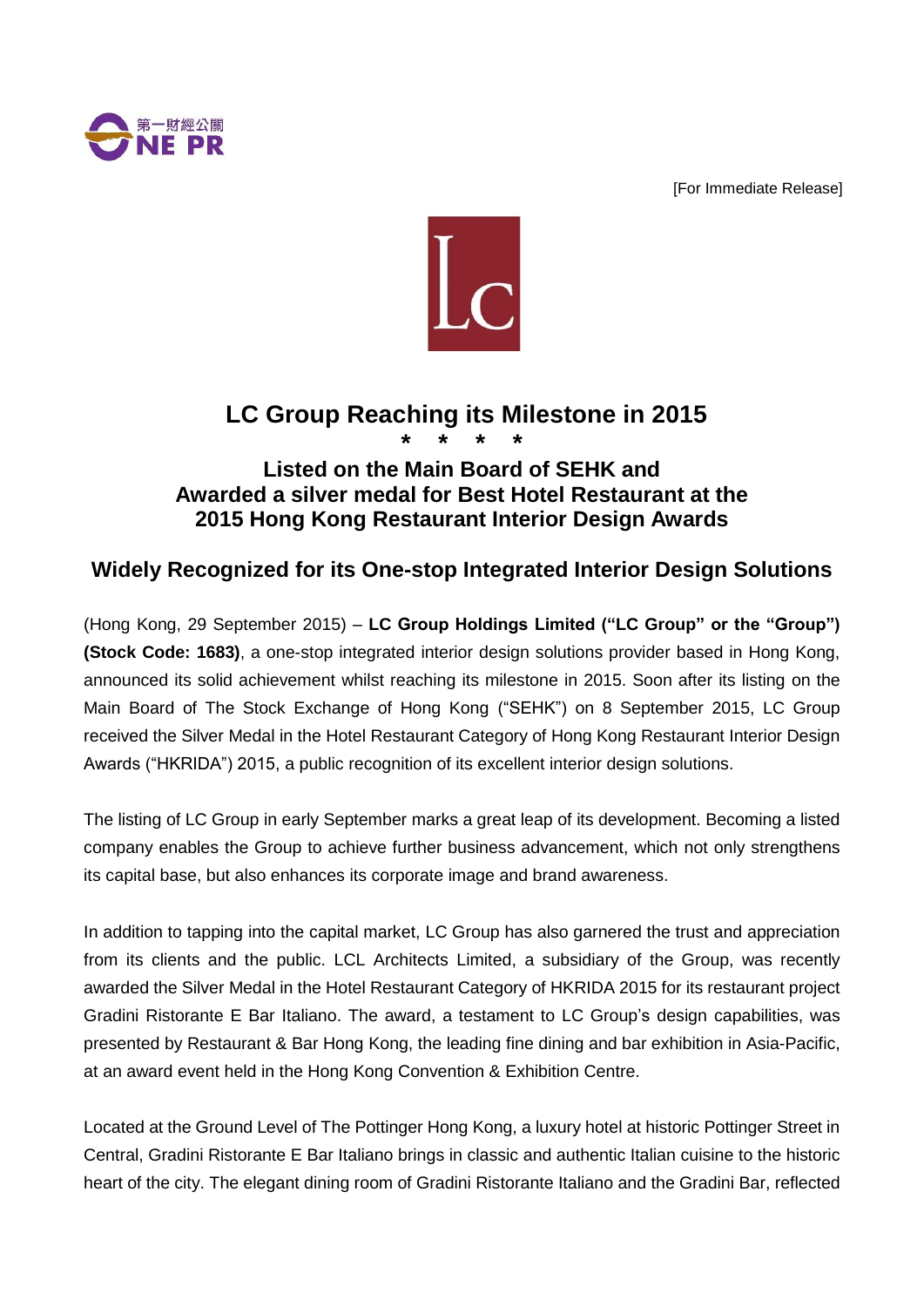the hotel's timelessness, and was widely recognized by the panel judges. Decorated with high ceilings, which lend a classic ambience the oriental inspired surroundings reflect the historical importance of the restaurant's location. The intricate details of the design encapsulate the meeting of East and West, heritage and modernity.

**Mr. Leong Hing Loong Rudoff, Chairman and Executive Director of LC Group**, commented, "I am excited about this prestigious recognition, amongst the financial investment community, our clients and the general public. Passion and exquisite attention to details lie at the core of LC Group's success. These key values encompass everything we do, from business operations, project development to interactions with customers. We bring the key value to the foreground, and I am proud to see that results are speaking for themselves."

LC Group has established stable and long-term business relationships with major group customers that mainly include Hong Kong blue chip listed property developers and Hong Kong listed companies. With a one-stop integrated service approach, LC Group is always committed to providing a tailor-made and comprehensive solution to various clients. The integrated approach which includes design, fit out and decoration coupled with project management gives customers a one-stop service, satisfying their needs in convenience and cost-saving. The outstanding design capabilities as well as effective and efficient projects management help the Group to win over different customers. Meanwhile, through close communication and collaboration with principal quality suppliers, LC Group obtains the latest market information regularly to anticipate customers' future needs, thereby strengthening relationship with key customers and maintain its competitiveness.

"Looking ahead, we will continue to leverage on our solid experience in the industry, versatility of our services and capacity to explore the market potential of Hong Kong. Besides, we will keep an eye on the enormous opportunities in the PRC, and intend to leave our mark in this new market. Capitalizing on our proven design capabilities, LC Group will continue to strengthen our market position in the integrated interior design services industry and grow further, with an ultimate goal of creating satisfactory returns for our stakeholders." **Mr. Leong** concluded.

*-End-*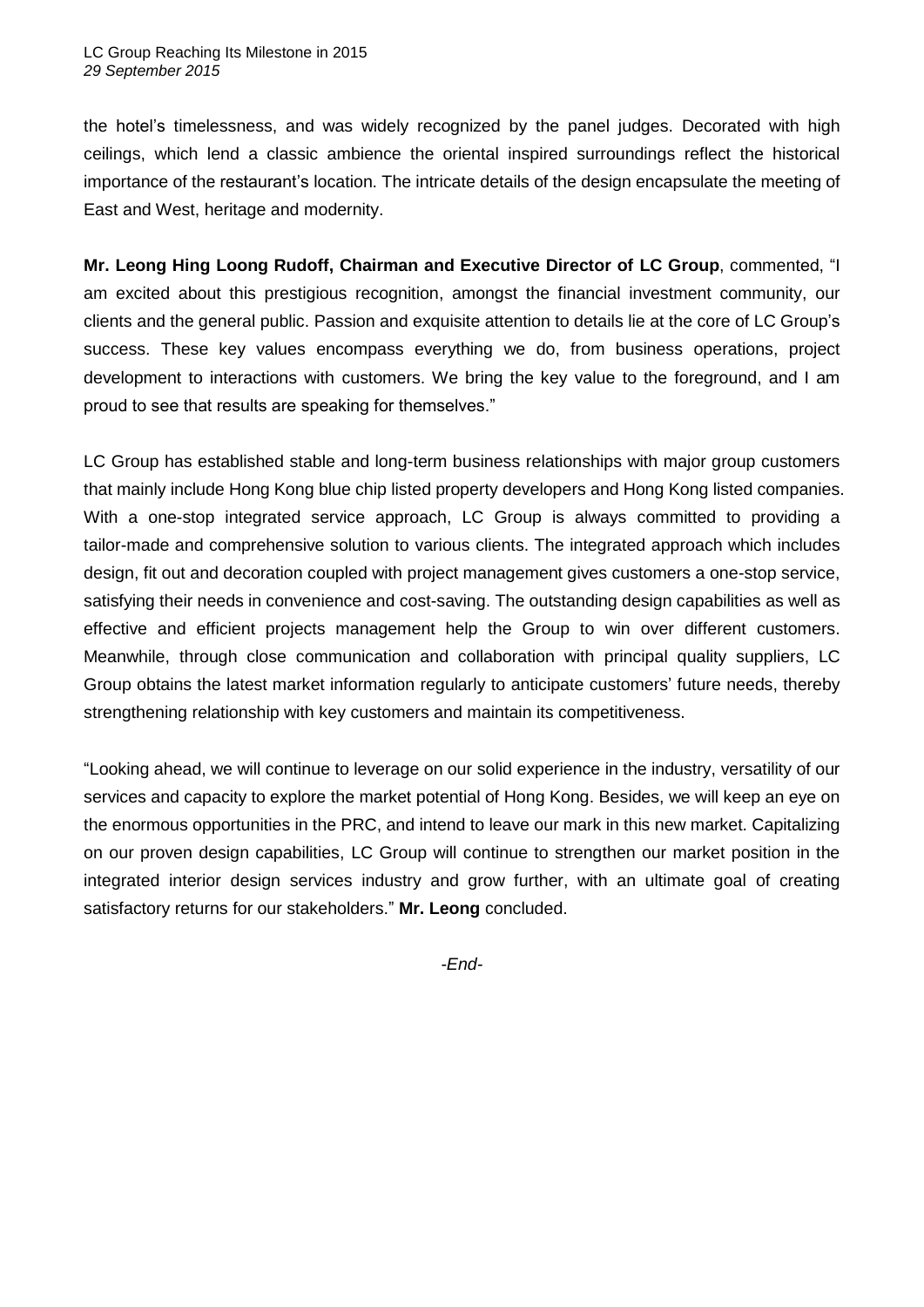#### LC Group Reaching Its Milestone in 2015 *29 September 2015*

## **Photo captions:**

#### *Photo 1*



*LC Group listed on the Main Board of The Stock Exchange of Hong Kong Limited on 8th September 2015.*

#### *Photo 2*



*Ms. Christina Chew, CEO & Executive Director of LC Group, received the Silver Medal in the Hotel Restaurant Category of HKRIDA 2015 with Mr. Eddie Yeung, representative of Gradini Ristorante E Bar Italiano.*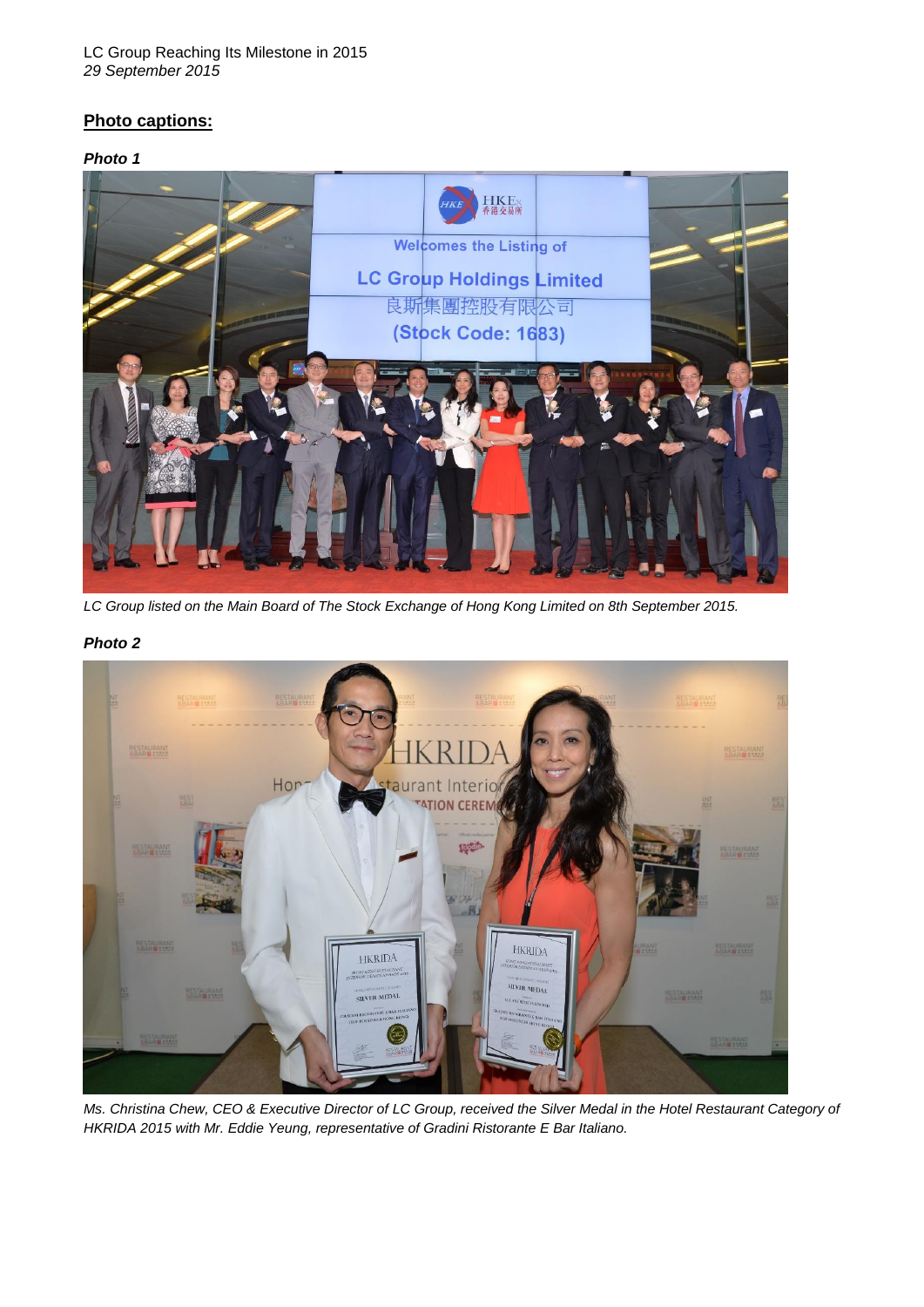#### LC Group Reaching Its Milestone in 2015 *29 September 2015*

### *Photo 3*



*The Gradini Ristorante E Bar Italiano*

### *Photo 4*



*The Gradini Bar*